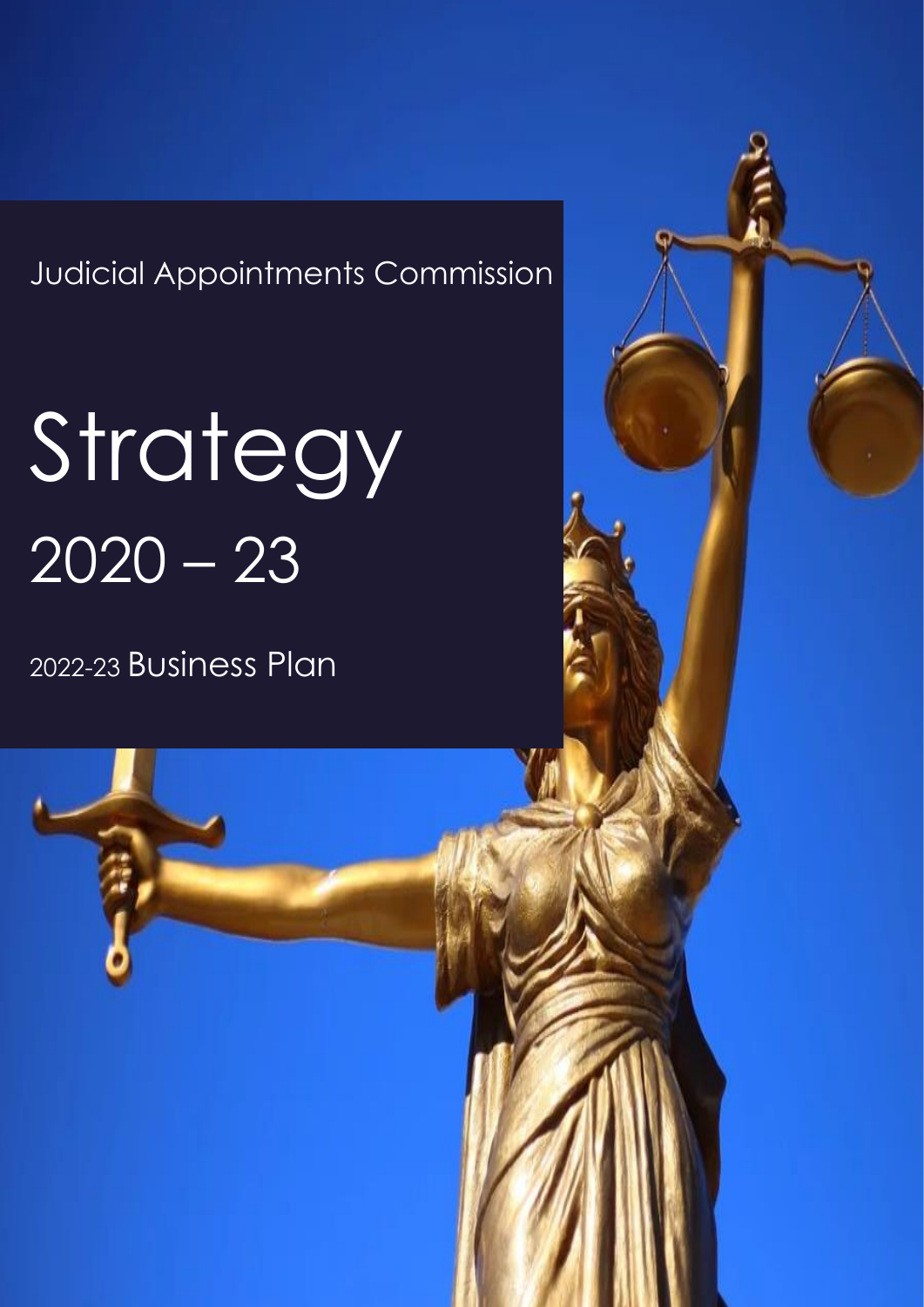### **Purpose**

The JAC's statutory purpose is the independent selection of candidates for judicial appointment on merit from a diverse field, in order to support the functioning of courts and tribunals across England and Wales, and some tribunals with UK-wide jurisdiction.

### **Vision**

Attracting and supporting the widest range of high calibre candidates for judicial office, and making independent selections on merit through fair and open competition, in order both to ensure a full complement of judges and maintain the world-class independent judiciary.

### *"The JAC's statutory purpose is the independent selection of candidates for judicial appointment on merit from a diverse field."*

### **Values**

Fairness: Commitment to equitable opportunity and progression for all staff. We aim to accelerate equity for underrepresented groups within the organisation.

Respect: We are respectful and sensitive of people's individuality, creating an environment where we treat people with dignity and respect regardless of their culture, religion, age, race, sexual orientation, gender or disability.

Professionalism: We achieve excellence by working to the highest standards as best we can.

Learning: As a learning organisation, we strive for continuous improvement, encourage feedback and personal growth.

Clarity and Openness: We communicate in a clear and direct way.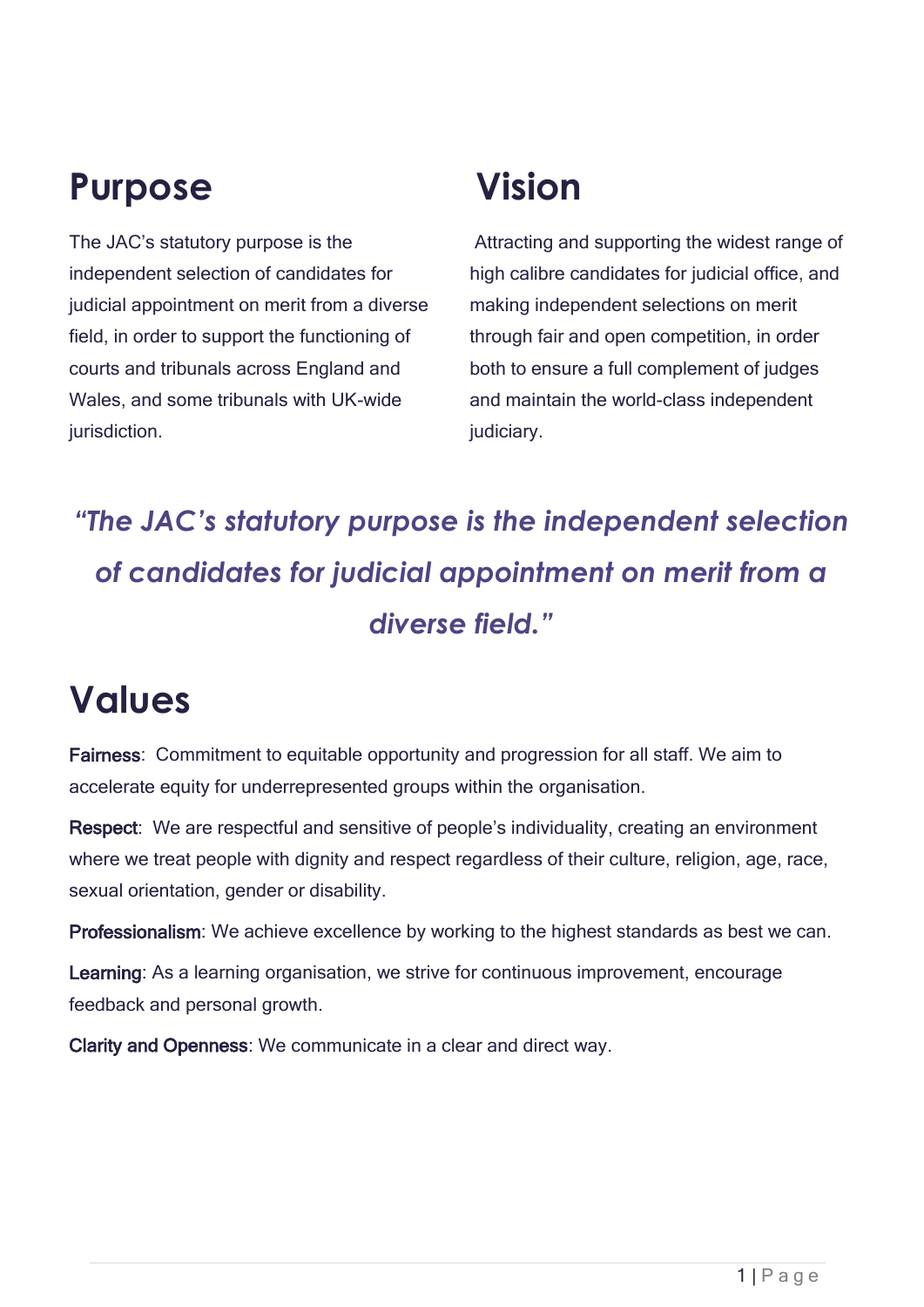### **STRATEGIC AIMS FOR 2020-23**

Ensure we are a centre of excellence in selection, applying best practice to identify talented candidates with skills and abilities across the entirety of judicial roles.

2

Attract well-evidenced applications from the widest range of high calibre candidates, supporting greater judicial diversity.

3

1

Ensure the JAC is widely recognised as the trusted expert body on independent, merit-based appointment to the judiciary.

4

Support delivery of Commission aims in line with our values, including by way of a new digital application system and tools.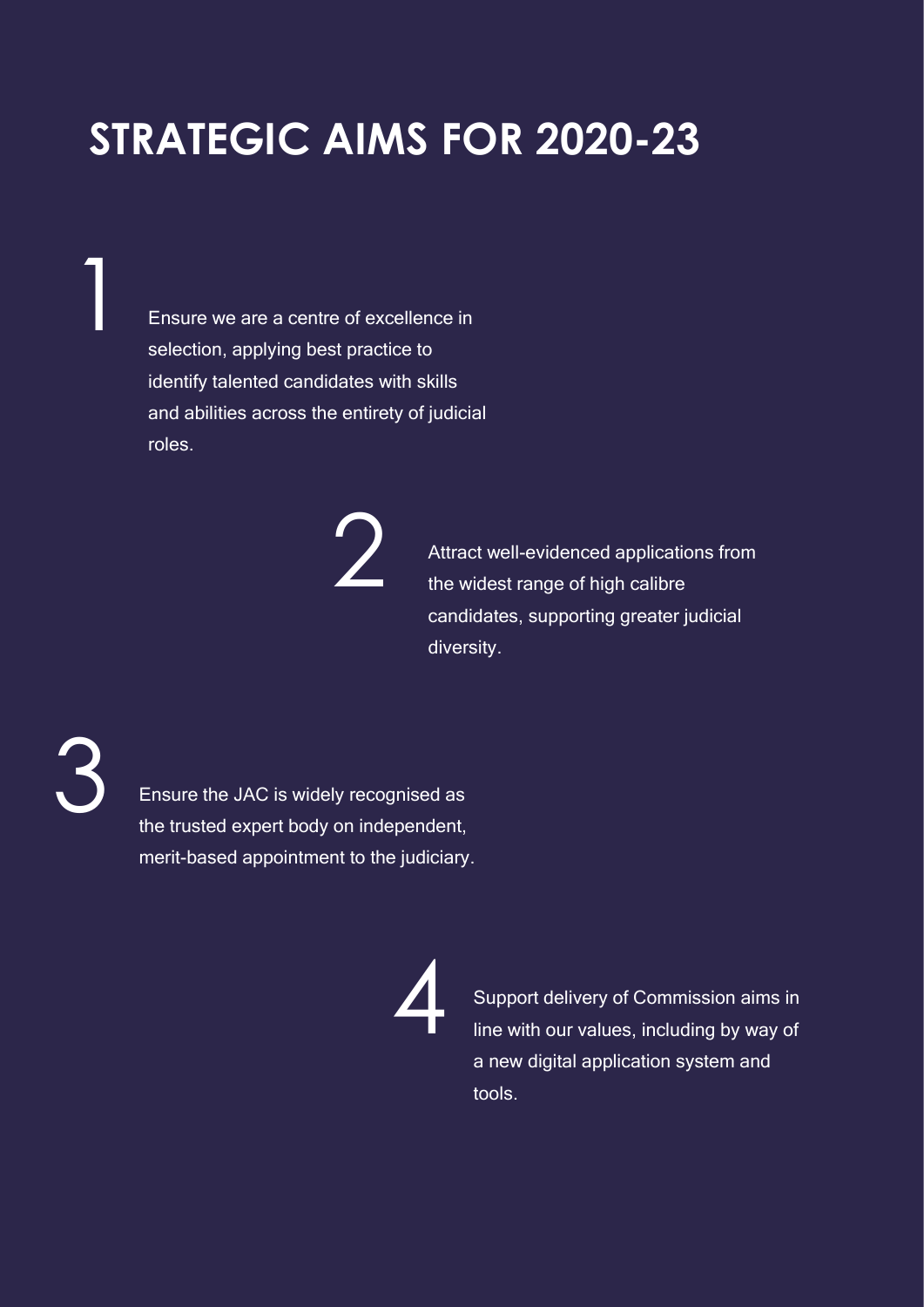Ensure we are a centre of excellence in selection, applying best practice to identify talented candidates with skills and abilities across the entirety of judicial roles.

#### In 2020-22 we have:

1

Following the outbreak of the pandemic in March 2020, we continued all selection activity that could be completed remotely, making reasonable adiustments for candidates where their application or performance in a selection exercise was adversely affected by COVID-19. The forward recruitment programmes for 20-21 and 22-22 were fully delivered using a hybrid approach of remote and face to face assessment.

Developed and refined the approach to remote assessment, building on experience during the pandemic. In April 2021 we evaluated our remote approach to assessment from March to December 2020, totalling over 1,000 selection day interviews. This evaluation was independently validated by Work Psychology Group (WPG) and concluded that pivoting from a face to face approach to a remote approach to assessment was very successfully achieved by the JAC. This was followed up in September 2021 with an evaluation of the larger fee-paid exercises and the delivery of their remote selection days, which included a roleplay.

Evaluated the streamlined selection process introduced for non-legal tribunal roles in 2019, concluding that the new process should continue to apply.

Completed the two-year programme of work implementing the recommendations of the 2018 independent expert review of JAC selection tools, including:

- o A common first-stage test for Deputy District Judge/ Fee-paid Judge of the First-Tier Tribunal/Fee-paid Judge of the Employment Tribunal, following a successful pilot that improved the candidate experience and helped maximise the available pool of talent.
- o A new approach to the role-play used to assess candidates at selection days for the 2020 Fee-paid Judge of the First-Tier Tribunal & Fee-paid Judge of the Employment Tribunal exercise. This followed a successful pilot using a prerecorded video scenario, to enhance consistency of candidate experience and assessment of merit.

Reviewed the approach to additional testing for roles located in Wales, including the assessment of applicants' understanding of the administration of justice in Wales. The Welsh Matters Committee amended the grading structure and the level of knowledge candidates are expected to demonstrate to be appointed for posts in Wales.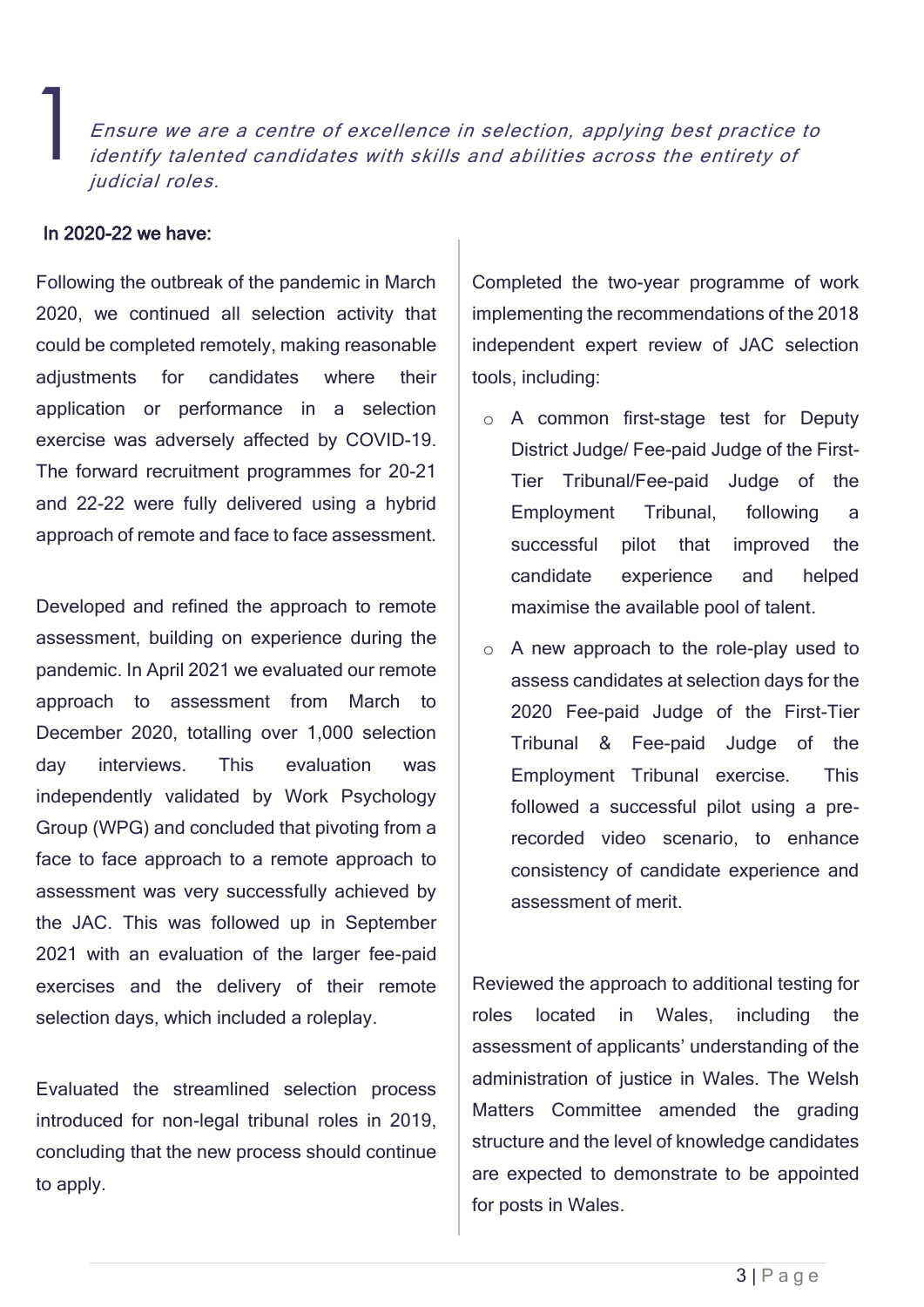Piloted an alternative to a second interview where a tie-break is needed to select between candidates of equal merit who share the same protected characteristics. An online tie-break test was piloted successfully on one legal and one non-legal exercise, providing an improved candidate experience at this stage in the relevant exercise.

Evaluated the streamlined application format and concise 'skills and abilities' to assess candidates introduced for judicial leadership roles in 2019. In October 2021 the Board considered the evaluation which found the process has been well received by candidates, panel members and all stakeholders involved.

Reviewed the approach to combined testing for fee-paid roles in the forward selection exercise programme for main courts and tribunal roles from 2022-23 and agreed not to continue with the combined qualifying test approach conducted in previous years as the complexities of the forward programme currently make this unviable.

Conducted and published an independent review of the operation of statutory consultation undertaken by WPG announced at the Justice Select Committee in June 2021. This included interviews with stakeholders and a thorough desk-based review of the operation of statutory consultation in various exercises run by the JAC.

Evaluated the operation of the 'equal merit' provisions (EMP) at shortlisting, introduced in 2019. The evaluation showed that the approach is operating in line with the published policy, and has been effective in increasing the number of candidates from relevant underrepresented groups progressing through the shortlisting stage.

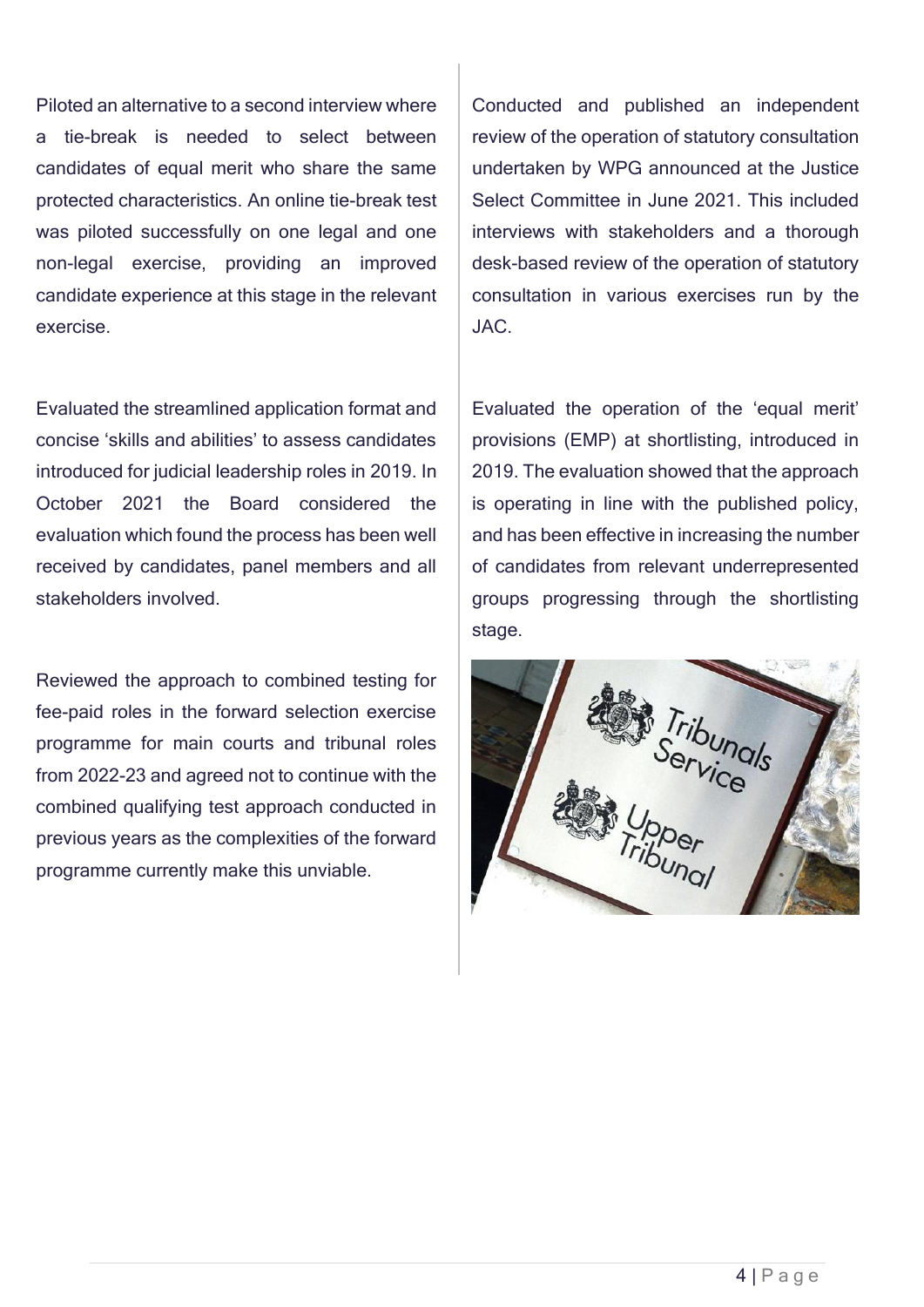#### By 2023 we plan to:

Have started a review of our hybrid approach of face to face and remote selection day interviews following the lessons learnt throughout 2020-22. This will include a review of our processes and consider any changes or alterations needed as we continue to adopt a hybrid approach to assessment based on the type of selection exercise.

Implement all the recommendations and changes in the Commission's response to the Review of the operation of Statutory Consultation published in March 2022.

Consider the use of other shortlisting and selection tools, including non-live video assessments, where these can help assess the skills and abilities required for the full range of judicial roles.

Continue to share best practice with selection bodies from other sectors, as well as other judicial appointments bodies, to support the effective assessment of merit.

Evaluate the online alternative to a second interview where a tie-break is needed to select between candidates of equal merit who share the same protected characteristics.

Continue our ongoing review and improvement of selection processes, including trend analysis of survey feedback to better understand the candidate experience at selection day.

Evaluate all changes made in implementation of the independent 2018 review.

By 2023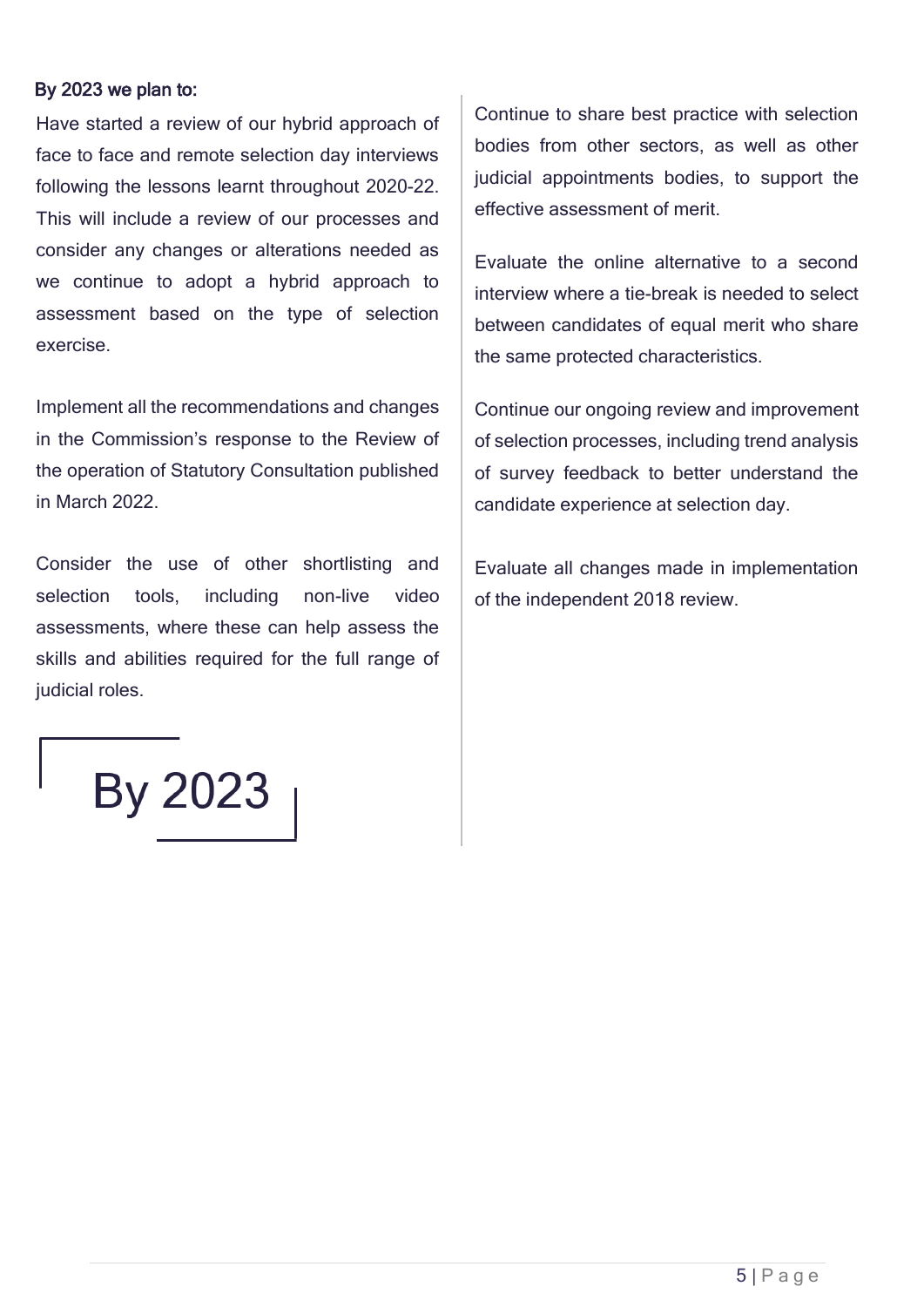Attract well-evidenced applications from the widest range of high calibre candidates, supporting greater judicial diversity

#### In 2020-22 we:

2

Worked with partners to deliver alternative arrangements for remote outreach and candidate preparation.

Developed our new online application system to provide a better candidate experience.

Launched a new-look website, based on extensive feedback and user research, that prioritises the information candidates have told us that they are looking for and is easier to navigate

Published, alongside our Judicial Diversity Forum (JDF) partners, a new JDF Action plan covering priorities for the year ahead and an update on actions completed. In delivering the Action Plan, we published the findings of our 'deep dive' statistical analysis into candidate progression through our selection tools and we rolled out name-blind sifting across all exercises.

Developed new website resources to further help potential applicants assess and develop their readiness to apply and then prepare for the selection process.

Enhanced targeting of non-traditional candidate pools including academics and solicitors, working with key partners to promote the benefits of judicial appointment and tackle barriers.

Worked with our Judicial Diversity Forum (JDF) partners to bring together JAC statistics with data on the judiciary and legal professions into the first annual combined statistical report, providing a fuller picture of the eligible pools for 'entry-level' and more senior roles to inform debate and action on judicial diversity

Launched a pilot programme of targeted outreach for key court and tribunal roles, to identify and work with specific eligible candidates from under-represented target groups.

Highlighted existing diversity of judicial appointments and pathways into and within the judiciary, including through use of legal and specialist communications and social media and in partnership with judicial role models.

Further improved feedback to 'near-miss' candidates, including where a candidate has applied unsuccessfully for more than one role by producing a guide to assist candidates in developing high quality applications which will be included in all feedback letters, as well as the offer of targeted outreach support in senior, salaried selection exercises.

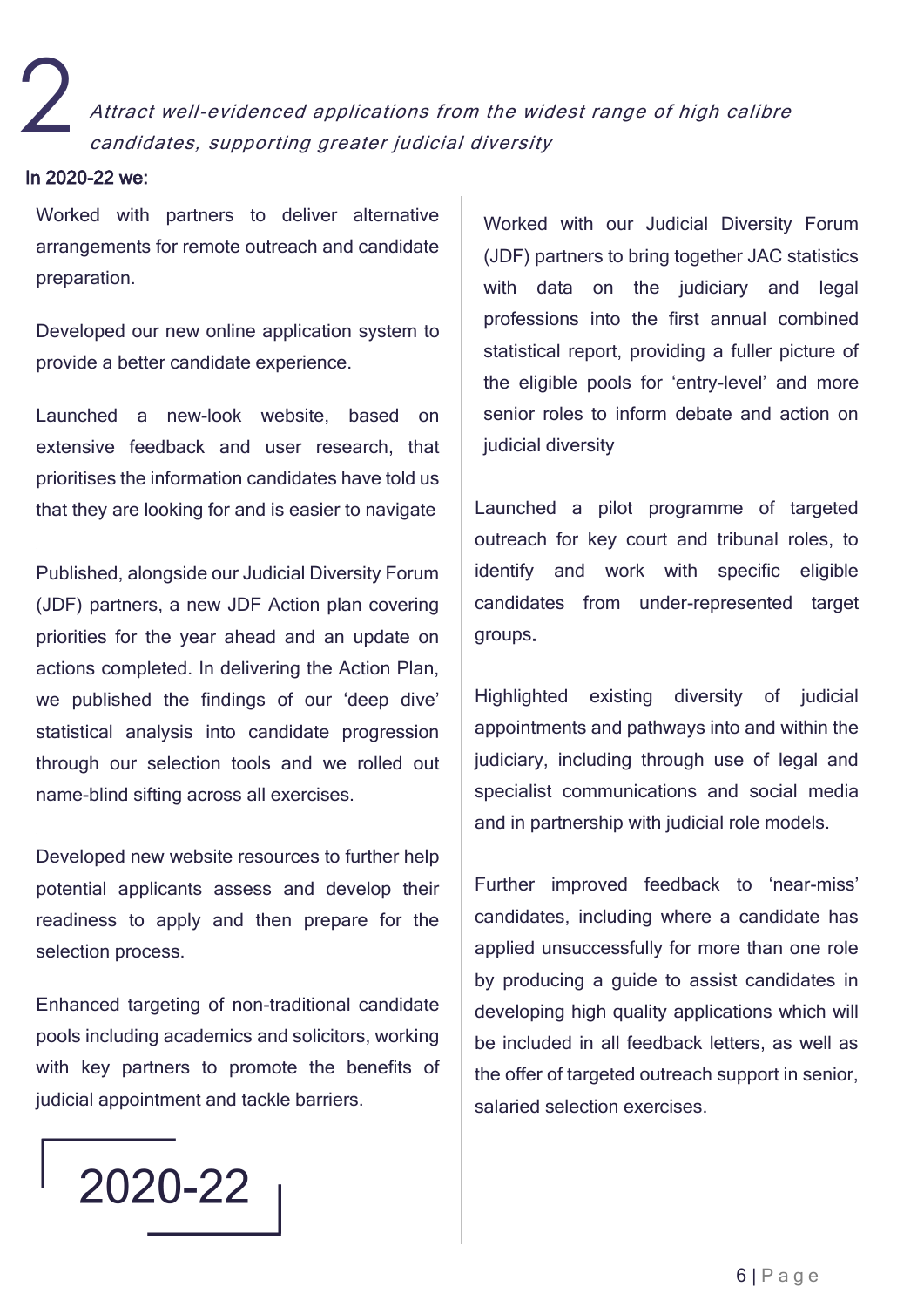#### By 2023 we will:

Continue working independently and in partnership to deliver the priorities within the JDF Action Plan, including leading a research project into the qualifying test stage to better understand why legally qualified candidates from ethnic minority backgrounds, and solicitors, progress less well.

Develop a common monitoring and evaluation framework with the JDF to better assess the impact and effectiveness of diversity initiatives such as the Pre-Application Judicial Education (PAJE) programme targeted at underrepresented groups.

Use the new evaluation framework to identify and expand those diversity initiatives with greatest impact, including further expansion of PAJE, targeted courses for particular groups, and for current judges seeking salaried or more senior roles.

Build on and expand the resources available through the new JAC website, further levelling the playing field for potential candidates from non-traditional backgrounds.

Carry out research, analysis and stakeholder engagement on measures used successfully by other common law jurisdictions to improve judicial diversity, to better understand how these might be used in England and Wales.

## By 2023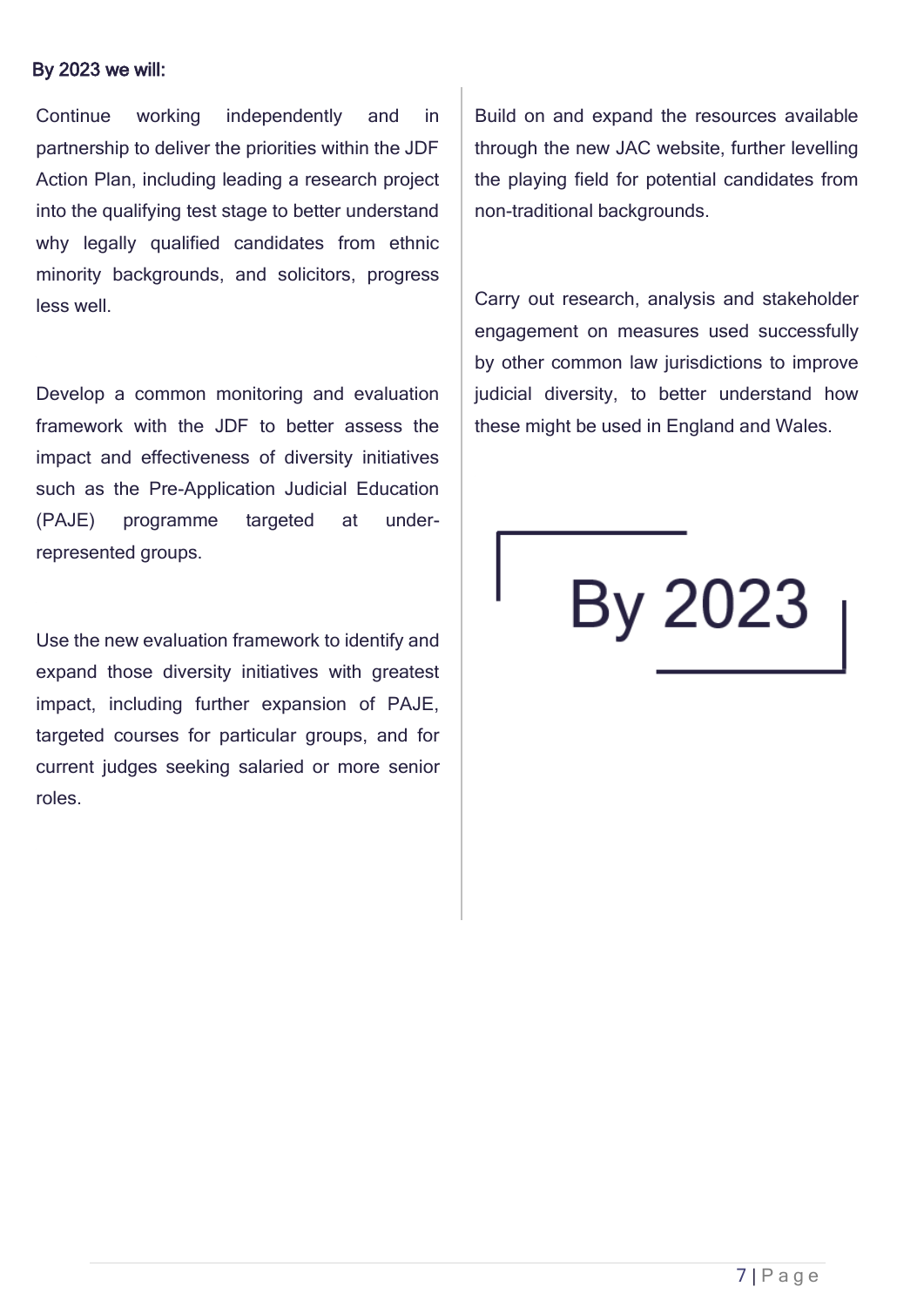#### **In 2020-22 we:**

Kept candidates and other stakeholders updated on our approach to remote assessment throughout the year, and engaged with delivery partners to ensure this reflected broader priorities and concerns.

Developed a new approach to future exercises that will embrace a hybrid approach of both face to face and remote selection day interviews that was communicated to candidates, stakeholders and delivery partners following the evaluation of our approach to remote assessment with independent scrutiny from external experts.

Began monitoring the ethnic diversity of our selection panels in terms of representation and participation. We have since implemented a formal monitoring policy around ethnicity, aimed at increasing accountability and transparency around panel compositions, whilst collaborating closely with Judicial Office to meet this aim.

The JAC Chairman, Commissioner Sarah Lee, and the Chief Executive delivered evidence to the Justice Select Committee in June 2021, highlighting the JAC commitment to diversity and the progress made in recent years.

Took part in a trilateral conference with the Northern Ireland Judicial Appointments Commission (NIJAC) and the Judicial Appointments Board for Scotland (JABS) in March 2022 sharing best practice on remote assessment, operation of statutory consultation, and digitalisation.

Shared knowledge and best practice about judicial appointments with international jurisdictions, including at a conference hosted by the EU's Venice Commission and via the Commonwealth judicial diversity survey.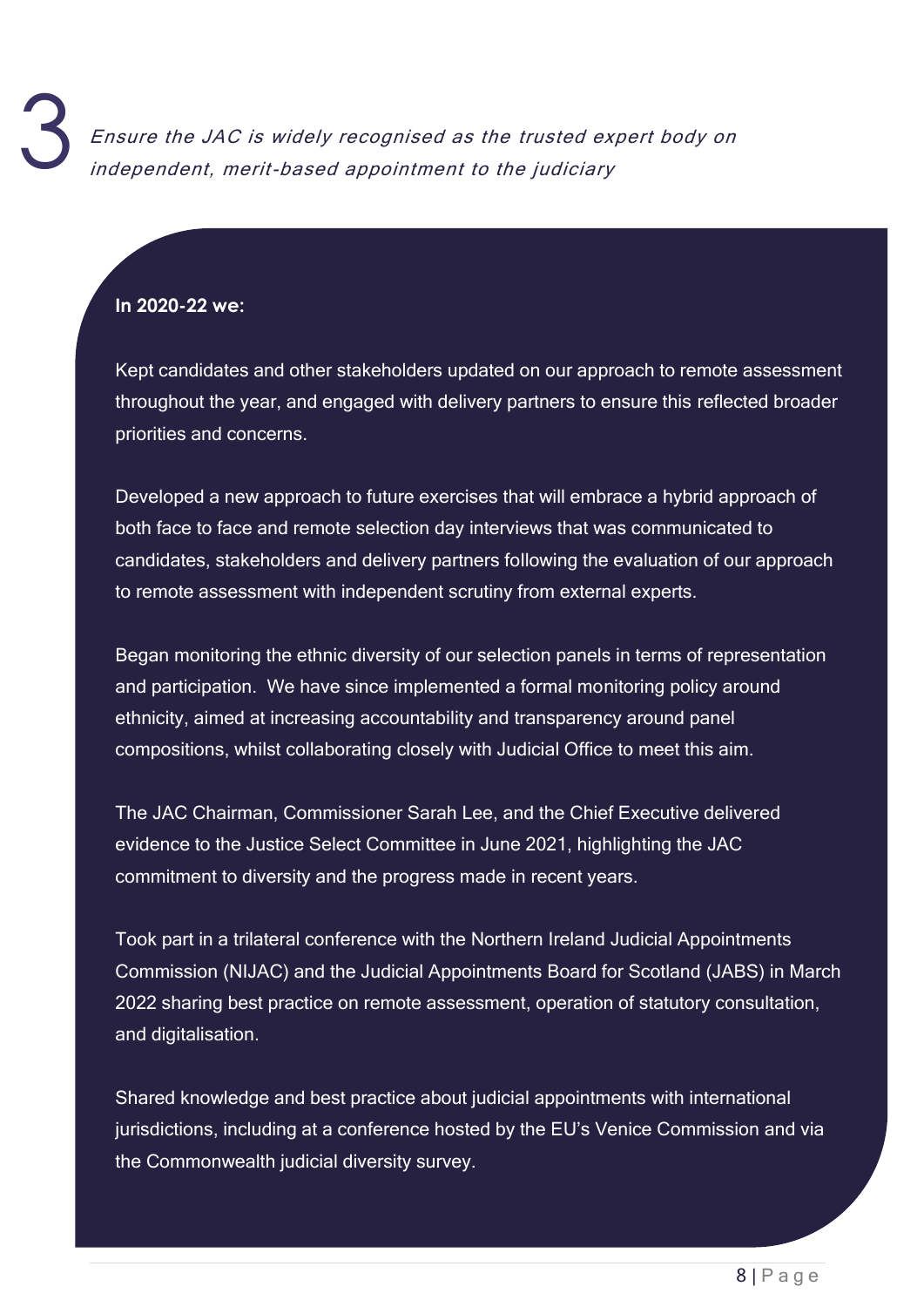#### In 2022- 23 we will continue to:

Shape and share best practice with other judicial appointments bodies, meeting annually with JABS and NIJAC and engaging with other common and civil law jurisdictions.

Ensure we convene ethnically diverse selection panels, and enhance training of all panel members on the assessment of transferrable skills from other professional or judicial contexts, as well as develop sustainable resourcing for diverse recruitment in the future.



Engage with reviews and proposals for reform affecting judicial appointments, providing objective, expert evidence to inform debate.

Share evidence and insight with government, judiciary and legal professions to ensure JAC and partners maximise and coordinate support for independent, diverse appointments through fair and open competition.

Engage actively with parliamentary committees, academics, mainstream and legal media and others to increase understanding of the JAC and judicial appointments.

Publish our monitoring of the ethnic diversity of selection panels in the JAC Annual Report for 21-22.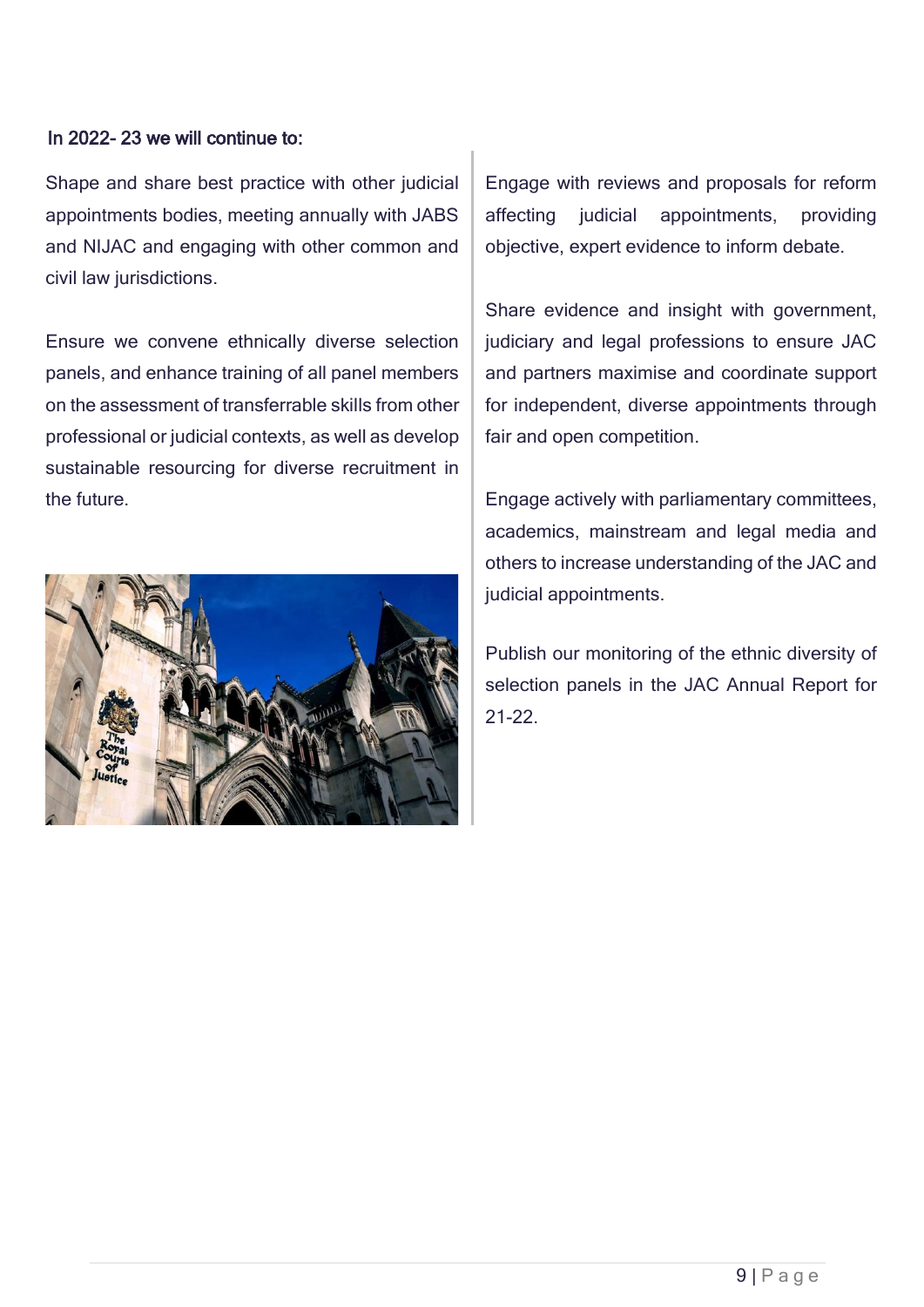Support delivery of Commission aims in line with our values, including by way of a new digital system and tools 4

#### In 2020-22 we:

Increased JAC staff capacity to deliver business continuity and recovery plans, and ensured staff, panel members, Commissioners and all involved in delivering selection exercises have the resources and support they need to work remotely. cont<br>pane<br>in (

Provided well-being support and advice to staff, and supported the social committee to offer events and activities remotely for both staff and Commissioners.

Refreshed the JAC People Plan for 2020-23, with a focus on improved internal engagement, and further action to support diversity and inclusion.

Learnt from the experience of working remotely to develop future ways of working that support staff wellbeing and ensure effective delivery of JAC business.



Developed our digital system and tools, making it easier for staff and panel members to deliver selection exercises across judicial roles.

Commissioned a digital agency to start a new Discovery phase to consider what our next digital platform might look like and review our current technology stack (the digital infrastructure including where it is hosted, how it is powered, the candidate interface and database). The report was completed in November 2021 and our current technology stack was assessed as modern, flexible and appropriate for current and future needs, and no better alternatives were currently identified.

Refreshed the pool of JAC panel members, increasing the diversity of those assessing applicants for judicial roles at shortlisting and selection day.

Supported staff, panel members and Commissioners to work remotely during the pandemic, and to transition to new ways of working once COVID-19 restrictions were lifted.

Revised our organisational Values and Behaviours to reflect our new ways of working post-pandemic.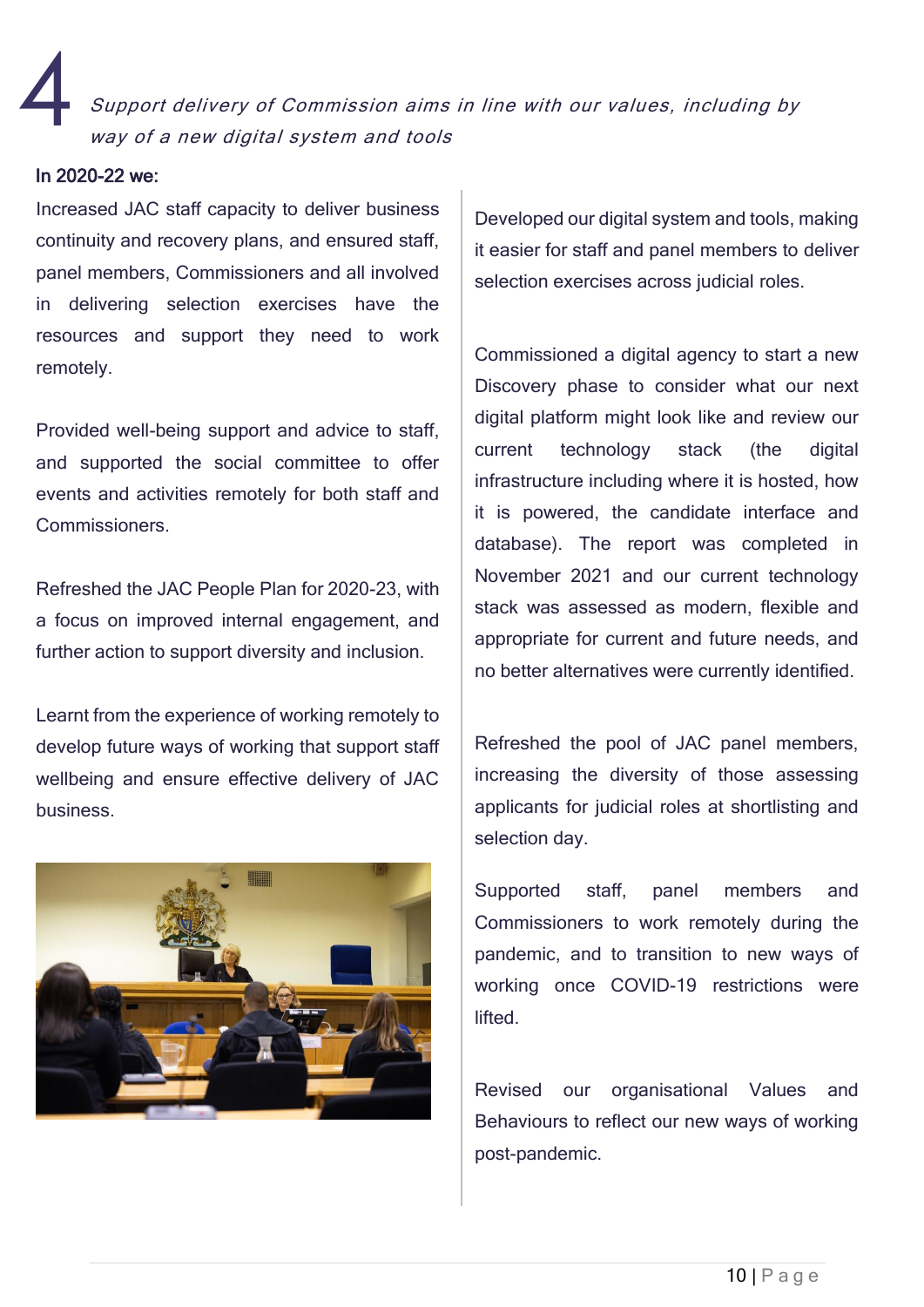#### In 2022-23 we will:

Start a review of our post-pandemic business model, our hybrid approach of both face to face and remote selection day interviews and new ways of working, that embrace a flexible model of office, off-site and home-working, to ensure efficient and successful delivery of our objectives.

Evaluate the support offered to our panel members and refresh and embed our support including enhanced training, supporting revisions to process and new ways of working, professional development for our panel members, more consistent assessment, and digital support.

Continue to develop our new digital system and tools in support of the Commission's objectives including to further streamline application handling processes, and to support effective data monitoring and analysis.

Continue to implement the refreshed JAC People Plan, with a continued focus on:

- o Promoting JAC values, embedding them in future ways of working; and
- o Learning and development, expanding capability in key areas such as digital, communications, assessment expertise and data analysis to support continual evaluation and improvement of policies and processes.

Continue to monitor and evaluate the impact of the People Plan through staff surveys.

By 2023